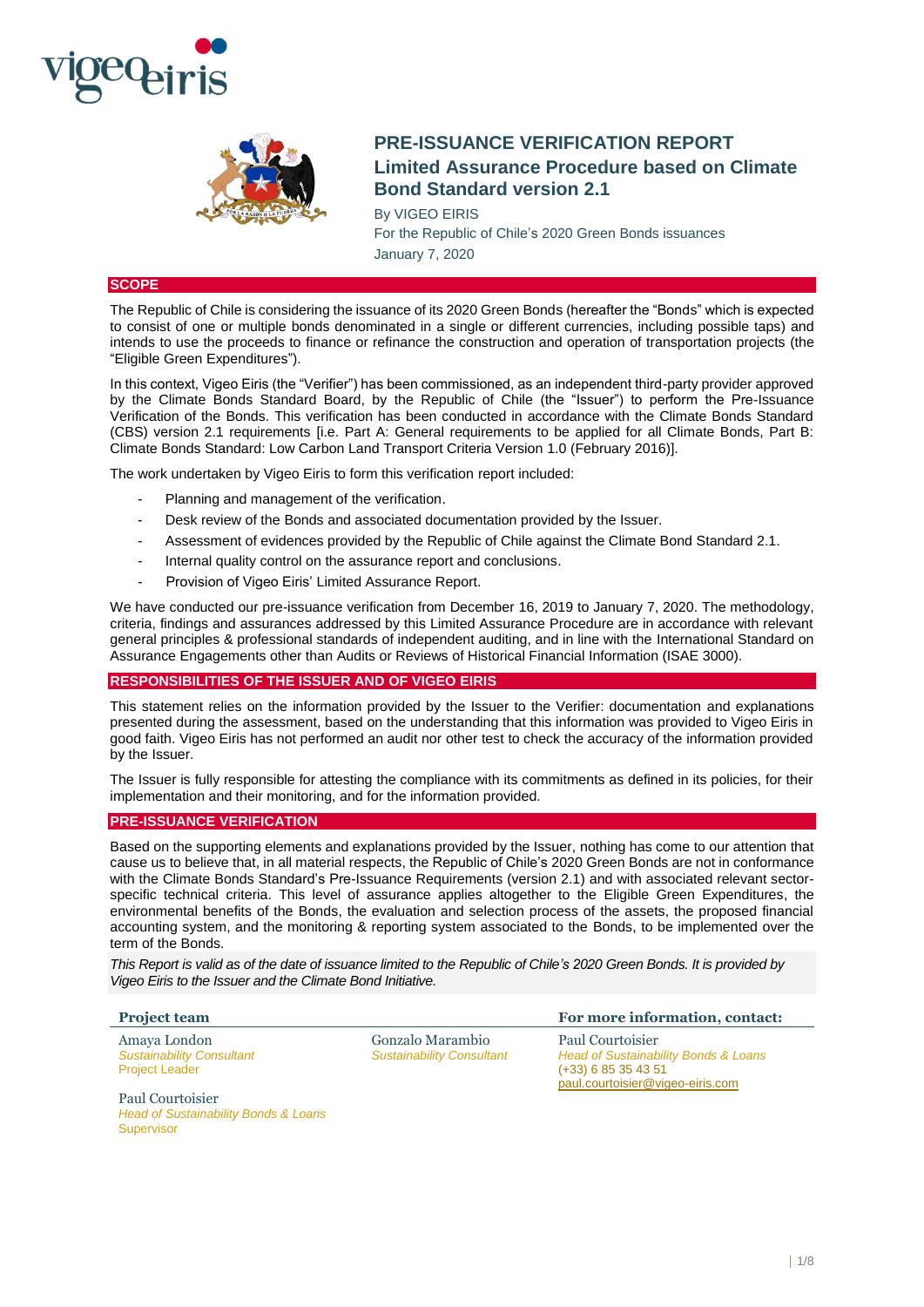

# **Disclaimer**

Transparency on the relation between Vigeo Eiris and the Issuer: Vigeo Eiris has executed two missions for the Republic of Chile until so far and no established relationship (financial or other) exists between Vigeo Eiris and the Republic of Chile.

This Assurance Report is a document prepared by the Verifier that conveys the Verifier's opinion on the Bonds alignment with the relevant requirements of the Climate Bonds Standard, but it does not provide Climate Bonds Certification itself. Providing this opinion does not mean that Vigeo Eiris certifies the tangibility, the excellence or the irreversibility of the projects financed by the Bonds. No assurance is provided by Vigeo Eiris regarding the financial performance of the Issuer nor of the Bonds, nor the value of any investment in the Bonds, nor of the environmental footprint of the Bonds or the compliance with the commitments taken by the Issuer.

Vigeo Eiris cannot be liable for any loss suffered as a result of information or data provided by the Issuer. Vigeo Eiris is not liable for the induced consequences when third parties use this opinion either to make investments decisions or any kind of business transaction.

Restriction on Distribution and Use of this Limited Assurance Report: at the discretion of the Issuer.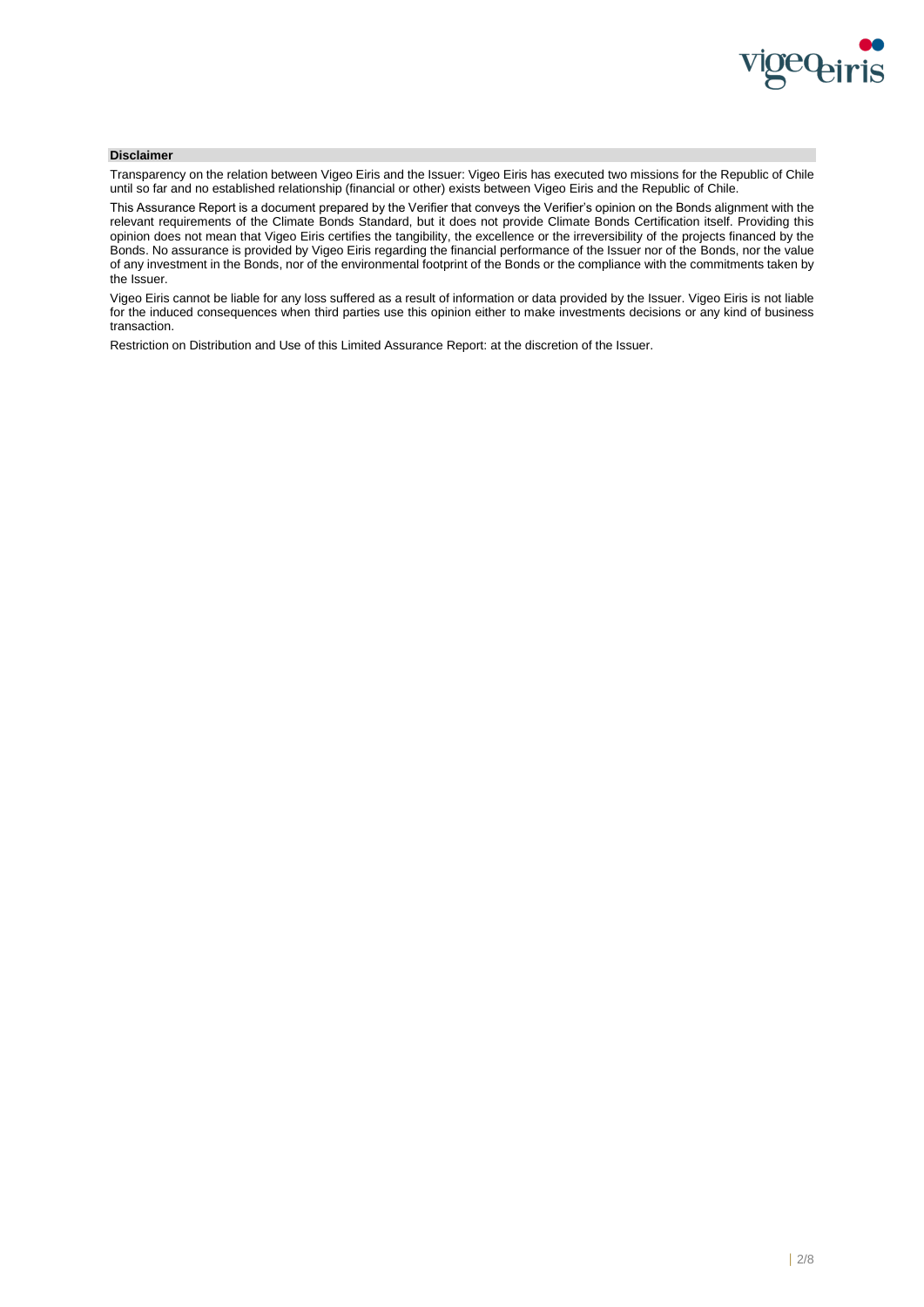

# **VERIFICATION CRITERIA & FINDINGS**

**Context Note:** The Republic of Chile has declared that the Net Proceeds of its 2020 Green Bonds will be allocated to 6 Eligible Green Expenditures all falling into the Low Carbon Land Transport CBI category.

The evidence, information and explanations supporting the Bonds issuances provided by the Republic of Chile to Vigeo Eiris were both historical (for projects selection process and nominated projects) and hypothetical or projected (for the expected environmental benefits, the proposed financial accounting system, and the monitoring & reporting system associated to the Bonds, to be implemented over the term of the Bonds).

The Issuer showed a high responsiveness in providing information to the Verifier. We believe that the procedures we have performed and the evidence we have obtained are sufficient and appropriate to provide a basis for our findings.

# Summary criteria for assertions of compliance with the pre-issuance requirements of Climate Bonds Standard version 2.1

Vigeo Eiris has assessed the Republic of Chile's 2020 Green Bonds and the nominated projects and assets against criteria and requirements detailed within the Climate Bonds Standard version 2.1:

- Part A: General requirements to be applied for all Climate Bonds
	- 1. Selection of Nominated Projects & Assets
	- 2. Internal Processes & Controls
	- 3. Reporting Prior to Issuance
- Part B: Climate Bonds Standard Low Carbon Land Transport Criteria Version 1.0 (February 2016).

# Assessment of the Republic of Chile's 2020 Green Bonds against Pre-Issuance Requirements of Climate Bonds **Standard**

### Part A: General Requirements

# **1. Selection of Nominated Projects & Assets**

### **Clause 1.1**

1.1. Check for proof of existence of documented decision-making process which is used to determine the eligibility of Nominated Projects and Assets:

The Issuer has established, documented and committed to maintain the decision-making process, which has been used to determine the eligibility of the Nominated Eligible Green Expenditures within its Green Bond Framework (the "Framework").

The evaluation and selection of Eligible Green Expenditures are based on relevant internal and external expertise with well-defined roles and responsibilities and is reasonably structured. The Issuer has created an inter- ministry committee, the Green Bond Committee, led by the Ministry of Finance with the support of the Ministry of Environment and composed of representatives responsible for the execution of the public budget of the Ministry of Environment, the Ministry of Public Works, the Ministry of Energy, the Ministry of Transport, the Ministry of Agriculture, and any other relevant ministry in charge of an Eligible Green Expenditure. The Committee is responsible for selecting the Eligible Green Expenditures to be (re)financed by the Bonds and to ensure the respect of the eligibility criteria defined in the Framework.

### **1.1.1.** a statement on the environmental objectives of the bond

Measurable and relevant environmental objectives have been identified by the Issuer in its Framework and in the Green Portfolio:

- Reduction and/or avoidance of greenhouse gas (GHG) emissions
- Improvement of air quality (reduction and/or avoidance)
- **1.1.2.** a process to determine whether the Nominated Projects & Assets meet the eligibility requirements specified in Part B (Eligibility) of the Climate Bond Standard

The Issuer has stated that 100% of the net proceeds from its 2020 Bonds will be used to finance and refinance a Green Portfolio comprised of existing and future Eligible Green Expenditures corresponding to one of the six categories defined in the Green Bond Framework, namely:

### - Clean Transportation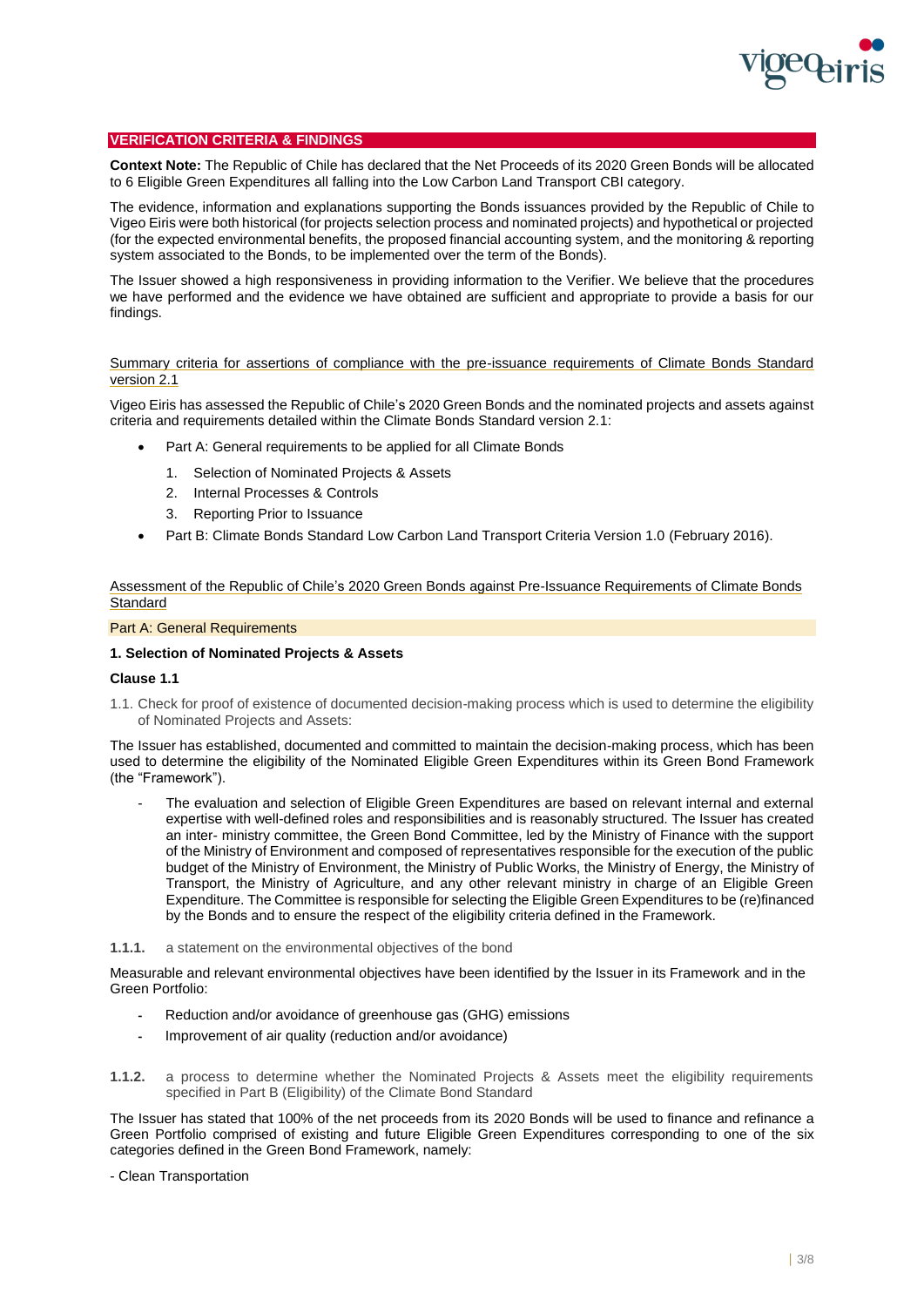

All selected Eligible Green Expenditures to be (re)financed by the Bonds meet the eligibility requirements of the following Climate Bonds Standard Sector Criteria:

Public Passenger Transport Projects - Low Carbon Land Transport (Version 1.0): Eligible Green Expenditures falling in this category are automatically eligible for Certification.

**Clause 1.2** The Issuer shall assess that all proposed Nominated Projects & Assets to be associated with the bond meet the bond's documented objectives as stated under Clause 1.1 and are compliant under Part B of the Climate Bond Standard.

The Issuer has committed to assess all proposed Nominated Projects & Assets (Eligible Green Expenditures) to be associated with the Bonds' Green Portfolio and to calculate the estimated climate benefits as stated under 1.1.

The Green Bond Framework states that the Green Bond Committee will review the compliance of Eligible Green Expenditures with the eligibility criteria. In addition, the Republic of Chile has an Environmental Impact Evaluation System (SEIA, in Spanish) setting common criteria for evaluating all projects and activities carried out in the country (both in the public and private sectors), with the reported objective of ensuring the protection of the environment.

**Clause 1.3** The Issuer shall document the Nominated Projects & Assets which are proposed to be associated with the bond and which have been assessed as likely to be Eligible Projects & Assets. The Issuer shall establish a list of Nominated Projects & Assets which can be kept up-to-date during the term of the bond.

The Issuer has transparently provided Vigeo Eiris with a list of 6 Eligible Green Expenditures corresponding to one of the six categories defined in the Green Bond Framework and commits to maintain updated the list throughout the life of the Bonds.

**Clause 1.4** Nominated Projects & Assets shall not be nominated to other Climate Bonds unless it is demonstrated by the Issuer that distinct portions of the Nominated Projects & Assets are being funded by different Climate Bonds or that the existing Climate Bond is being refinanced via another Climate Bond.

According to the Issuer, Eligible Green Expenditures have never been nominated to other Climate Bonds or that the existing Climate Bonds are being refinanced via another Climate Bond. This can be confirmed through the absence of the Eligible Green Expenditures within the Climate Bonds Initiative's database.

Of note, the Issuer may include liability management operations to buy back outstanding conventional bonds.

**Clause 1.5** The expected Net Proceeds of the bond shall be no greater than the Issuer's debt obligation to the proposed Nominated Projects & Assets, or the Fair Market Value of the proposed Nominated Projects & Assets.

The expected Net Proceeds of the Bonds will not be greater than the Issuer's debt obligation to the proposed Eligible Green Expenditures, or the Fair Market Value of the proposed Eligible Green Expenditures. The issuer has identified a Green Portfolio composed by 6 Eligible Green Expenditures. The total net proceeds from the Bonds are expected to represent approximately 95% of the total Green Bond Portfolio.

**Vigeo Eiris reviewed the above elements based on the information and documentation provided by the Issuer during the verification, and nothing has come to our attention that causes us to believe that, in all material respects, the Republic of Chile's 2020 Green Bonds are not in conformance with the Climate Bonds Standard's Pre-Issuance Requirements (version 2.1) stated in section 1 "Selection of Nominated Projects & Assets".**

**Of note, the Issuer may include liability management operations to buy back outstanding conventional bonds.**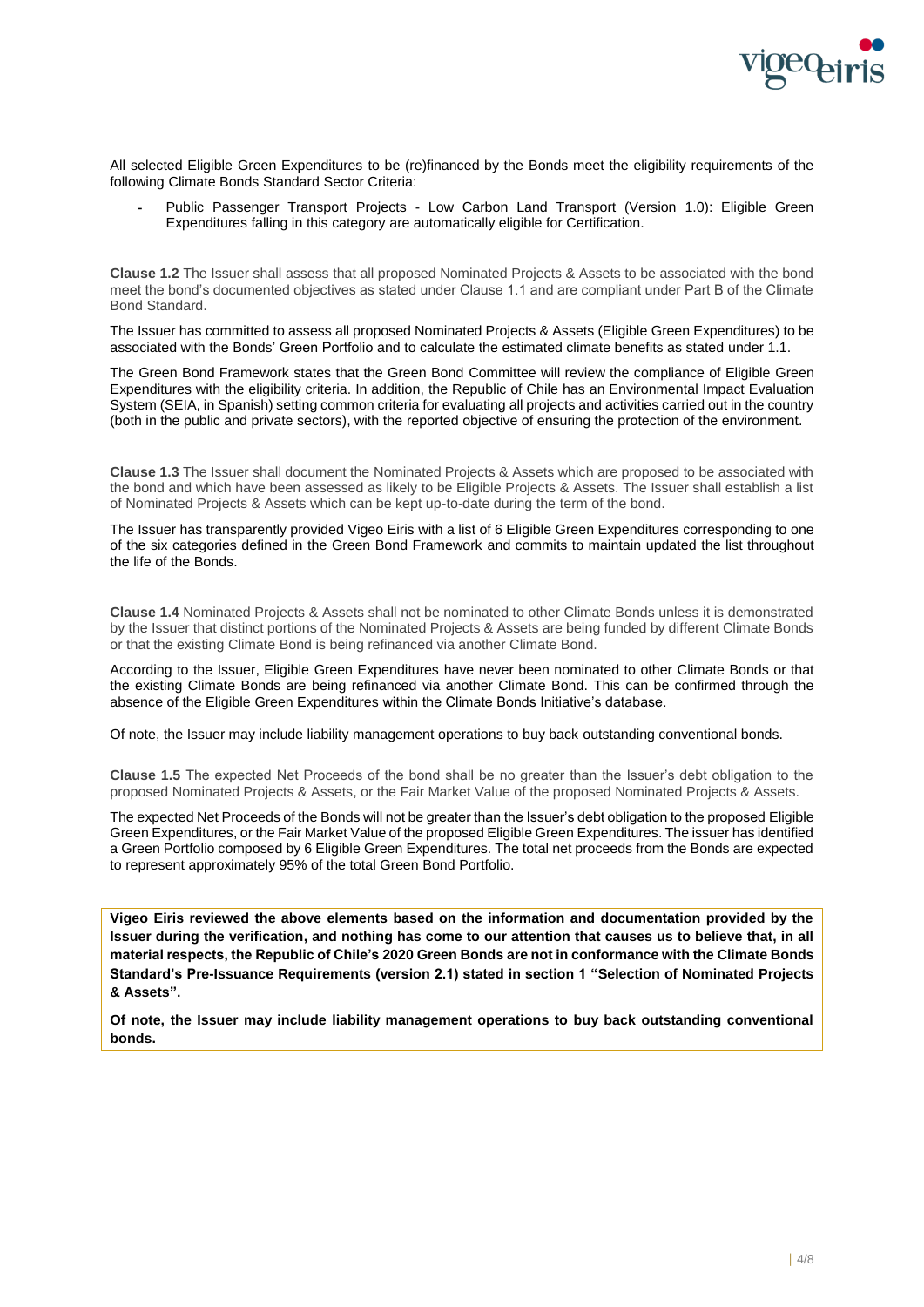

# **2. Internal Processes & Controls**

**Clause 2.1:** The systems, policies and processes to be used for management of bond funds and investments made shall be documented by the Issuer and disclosed to the Verifier and shall include arrangements for the following activities.

The Issuer has described the systems, policies and processes to be used for the management of the Bonds' funds and investments in its Green Bond Framework.

**2.1.1.** Tracking of proceeds: The Net Proceeds of the bond can be credited to a sub-account, moved to a subportfolio, or otherwise tracked by the Issuer in an appropriate manner and documented.

The Issuer reports that the Net Proceeds of the Bonds will be managed by the Ministry of Finance, which will verify that the allocation of the Bonds' net funds coincides nominally with the disbursements made to the Eligible Green Expenditures, until the total allocation of funds.

**2.1.2.** Managing unallocated proceeds: The balance of unallocated Net Proceeds can be managed as per the requirements in Clause 6.2.

The Issuer reports that the unallocated proceeds will be held in the General Account of Chile<sup>1</sup> in instruments issued by the Central Bank of Chile, repurchase agreements, bank term deposits, mutual funds investing in short-term debt instruments, sovereign titles, among others.

**2.1.3***.* Earmarking funds to Nominated Projects & Assets: An earmarking process that can be used to manage and account for funding to the Nominated Projects & Assets and enables estimation of the share of the Net Proceeds being used for financing and refinancing.

The estimated share of refinancing is expected to represent approximately 12% of the Net Proceeds being used for financing and refinancing.

**Vigeo Eiris reviewed the above elements based on the information and documentation provided by the Issuer during the verification, and nothing has come to our attention that causes us to believe that, in all material respects, the Republic of Chile's 2020 Green Bonds are not in conformance with the Climate Bonds Standard's Pre-Issuance Requirements (version 2.1) stated in section 2 "Internal Processes & Controls".**

<sup>1</sup> The investment of the Chile's General Account (Recursos Generales de la Nación) is regulated by article 12 of the Law No. 20,128 on Fiscal Responsibility, which establishes that the investment of the resources shall be defined by the Minister of Finance, in accordance with the powers and rules regulating the investment of resources, contained in article 3 of Decree-Law No. 1,056 of 1975, and subsequent amendments.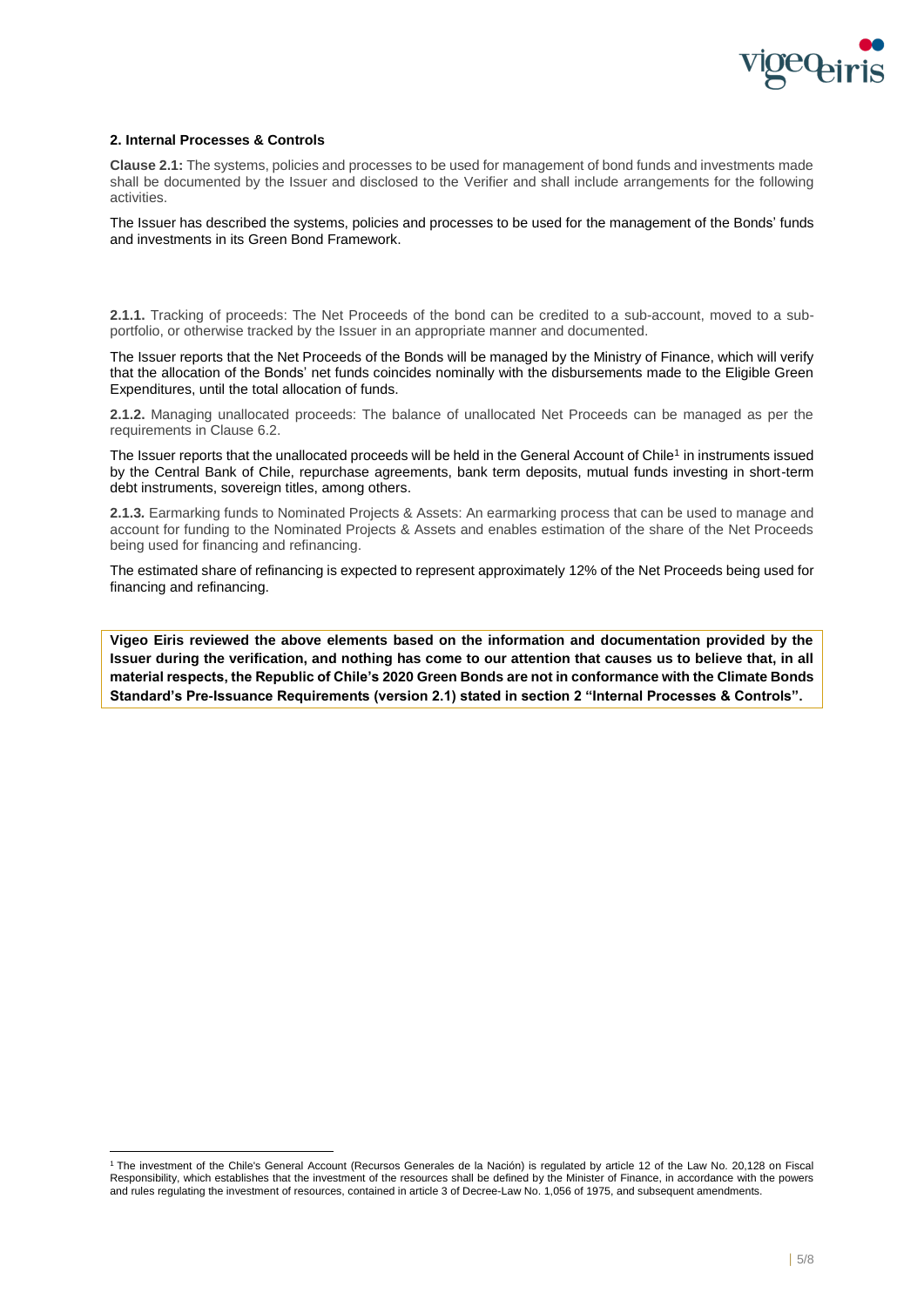

# **3. Reporting prior to issuance**

**Clause 3.1**. The Issuer shall disclose in the Bond Disclosure Documentation:

**3.1.1.** The investment areas, as provided in Clause 9.1, into which the Nominated Projects & Assets fall.

The Issuer has stated that 100% of the net proceeds from its 2020 Bonds will be used to finance and refinance a Green Portfolio comprised of existing and future Eligible Green Expenditures corresponding to one of the six categories defined in the Green Bond Framework, namely:

### - Clean Transportation

All selected Eligible Green Expenditures to be (re)financed by the Bonds meet the eligibility requirements of the following Climate Bonds Standard Sector Criteria:

Public Passenger Transport Projects - Low Carbon Land Transport (Version 1.0): Eligible Green Expenditures falling in this category are automatically eligible for Certification.

**3.1.2.** The intended types of temporary investment instruments for the management of unallocated proceeds in accordance with Clause 2.1.2.

The Issuer reports that the unallocated proceeds will be held in the General Account of Chile<sup>2</sup> in instruments issued by the Central Bank of Chile, repurchase agreements, bank term deposits, mutual funds investing in short-term debt instruments, sovereign titles, among others.

**3.1.3.** The approach the Verifier has taken to pre-issuance procedures (i.e., whether an Assurance Engagement or an Agreed-Upon Procedures Engagement was undertaken).

The Issuer has appointed Vigeo Eiris as an approved CBI Verifier for the review of the Republic of Chile's 2020 issuances and conformance with the Climate Bonds Standard. The Pre-Issuance review is conducted following a Limited Assurance procedure.

**3.1.4.** Whether periodic Assurance Engagements will be undertaken during the term of the bond to reaffirm conformance with the Climate Bonds Standard, and the expected frequency of any periodic Assurance.

The Issuer commits to appoint an approved CBI Verifier to conduct the Post-Issuance compliance review within a period of one year after the issuances, in conformance with the Climate Bonds Standard requirement.

**Vigeo Eiris reviewed the above elements based on the information and documentation provided by the Issuer during the verification, and nothing has come to our attention that causes us to believe that, in all material respects, the Republic of Chile's 2020 Green Bonds are not in conformance with the Climate Bonds Standard's Pre-Issuance Requirements (version 2.1) stated in section 3 "Reporting to issuance".**

<sup>2</sup> The investment of the Chile's General Account (Recursos Generales de la Nación) is regulated by article 12 of the Law No. 20,128 on Fiscal Responsibility, which establishes that the investment of the resources shall be defined by the Minister of Finance, in accordance with the powers and rules regulating the investment of resources, contained in article 3 of Decree-Law No. 1,056 of 1975, and subsequent amendments.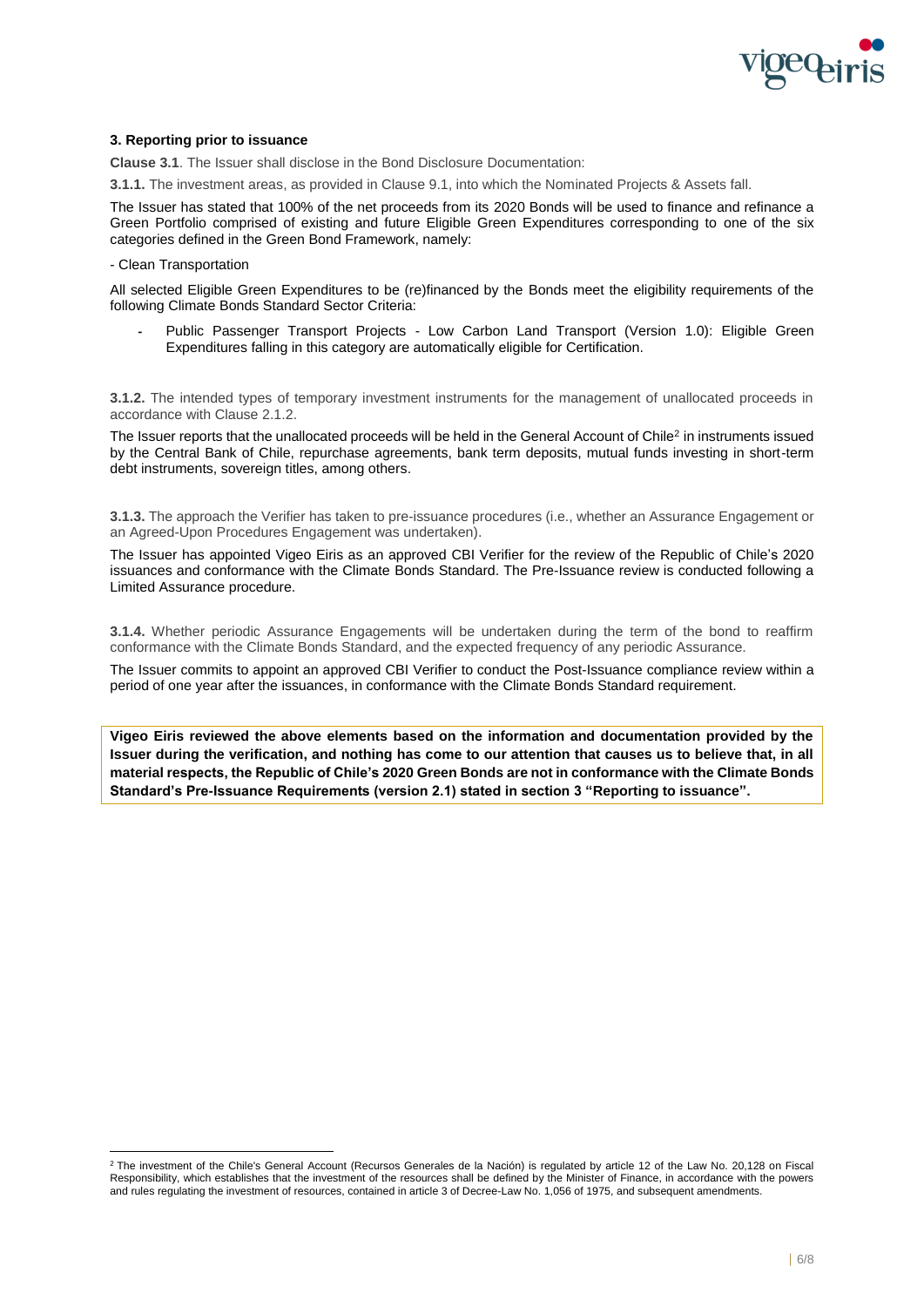

PART B: Climate Bonds Standard Sector Specific Criteria

**1. Technical criteria for Eligible Projects & Assets: Low Carbon Land Transport Criteria Version 1.0 (February 2016)**

As indicated in the Framework selected Eligible Green Expenditures fall under the following sector specific technical criteria of the Climate Bonds Standard:

- **1.1** Public Passenger Transport Sector Criteria for Low Carbon Land Transport (Version 1.0)
	- Electric Public trains: Eligible Green Expenditures falling in this sub-category are automatically eligible for Certification under Low Carbon Land (Version 1.0).
	- Dedicated infrastructure for electrified public transport: Eligible Green Expenditures falling in this sub- category are automatically eligible for Certification under Low Carbon Land Transport (Version 1.0).

**Vigeo Eiris reviewed the above elements based on the information and documentation provided by the Issuer during the verification, and nothing has come to our attention that causes us to believe that, in all material respects, the Republic of Chile's 2020 Green Bonds are not in conformance with the Climate Bonds Standard's Pre-Issuance Requirements (version 2.1) stated in section "Technical criteria for Eligible Projects & Assets".**

List of supporting elements provided by the Issuer and interview plan:

- Supporting documents provided for Pre-issuance verification and confirmed by the Issuer:
	- Green Bond Framework (dated 8<sup>th</sup> May 2019)
	- List of Eligible Green Expenditures for the 2020 Green Bonds (the "Green Portfolio").
	- Answers to Vigeo Eiris' questionnaire